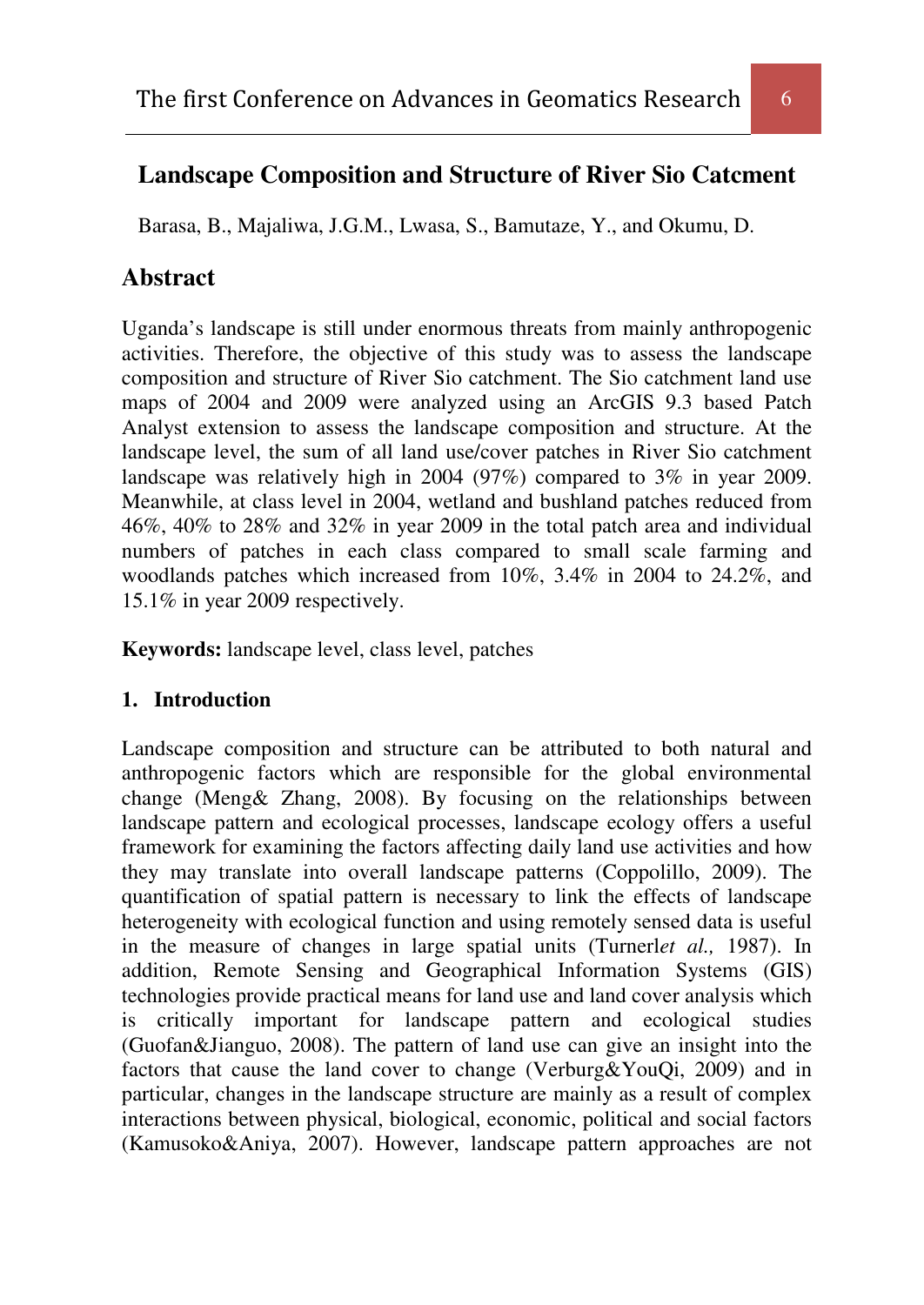limited to land, but are also applied in aquatic and marine ecosystems (Turner, 2005).

The ways in which humans use land are key drivers of landscape pattern (Mladenoff*et al*., 1993) for instance, in Dhaka Metropolitan (Bangladesh), the land use/cover changes and subsequent landscape fragmentation are governed by a combination of geographical, environmental and socio-economic factors such as the landscape diversity declined and urban dominance increased considerably in response to widespread urbanization (Ashraf *et al.,* 2010). Whereas in Costa Rica, the reduction in forest cover reflected historical land use processes in the Chorotega region and more especially during the period from 1960 to 1979, with an annual deforestation rate of 2.8% (Juan *et al.,* 2005). In Latin America, large-scale forest conversion and colonization for livestock based agriculture is prevalent, whereas cropland expansion by smallholders dominates especially in Africa and in Asia, intensified shifting agriculture, including migration into new areas, gradual change of existing areas toward more permanent agriculture, and logging explain most of the land cover clearances (Lambin*et al.,* 2003).

All across Sub-Saharan Africa, the increasing population pressures have led to increases in cultivation and grazing intensity which is responsible for the massive natural land cover clearances and conversion of natural habitats to farmlands and settlements which degrade the biodiversity and landscape (Olson *et al.,* 2004). The largest conversion of land use in East Africa over the last 50 years has been the expansion of agriculture at the expense of grazing land. Prior to 1950, semi-arid and sub-humid areas were predominantly pastoral with scattered settlement and cultivation. From the 1950s to the present there has been significant transformation of grazing land to mixed crop-livestock agriculture (Maitima*et al.,* 2010). And Uganda in particular, the changes in land use/cover between 1950 and 2009 in southwestern Uganda showed that small scale farming (non-uniform) farmlands patches covered 57% and 68% of the total land area (i.e. excluding lakes) in Kabale and Kisoro Districts respectively while natural forest patches covered only 2.0% of land in Kabale District and 16.3% of Kisoro District (National Biomass Study, 2003).The consequences of land fragmentation results into changes in both composition and configuration as landscape fragmentation may be characterized by a reduction in the total amount of habitat or land use/cover patches, and change in the spatial characteristics and configuration of remaining patches (Hansen *et al.,* 2001). However, most studies on landscape analysis have focused on a dominant driver rather than on the multiple drivers that together generate spatial pattern;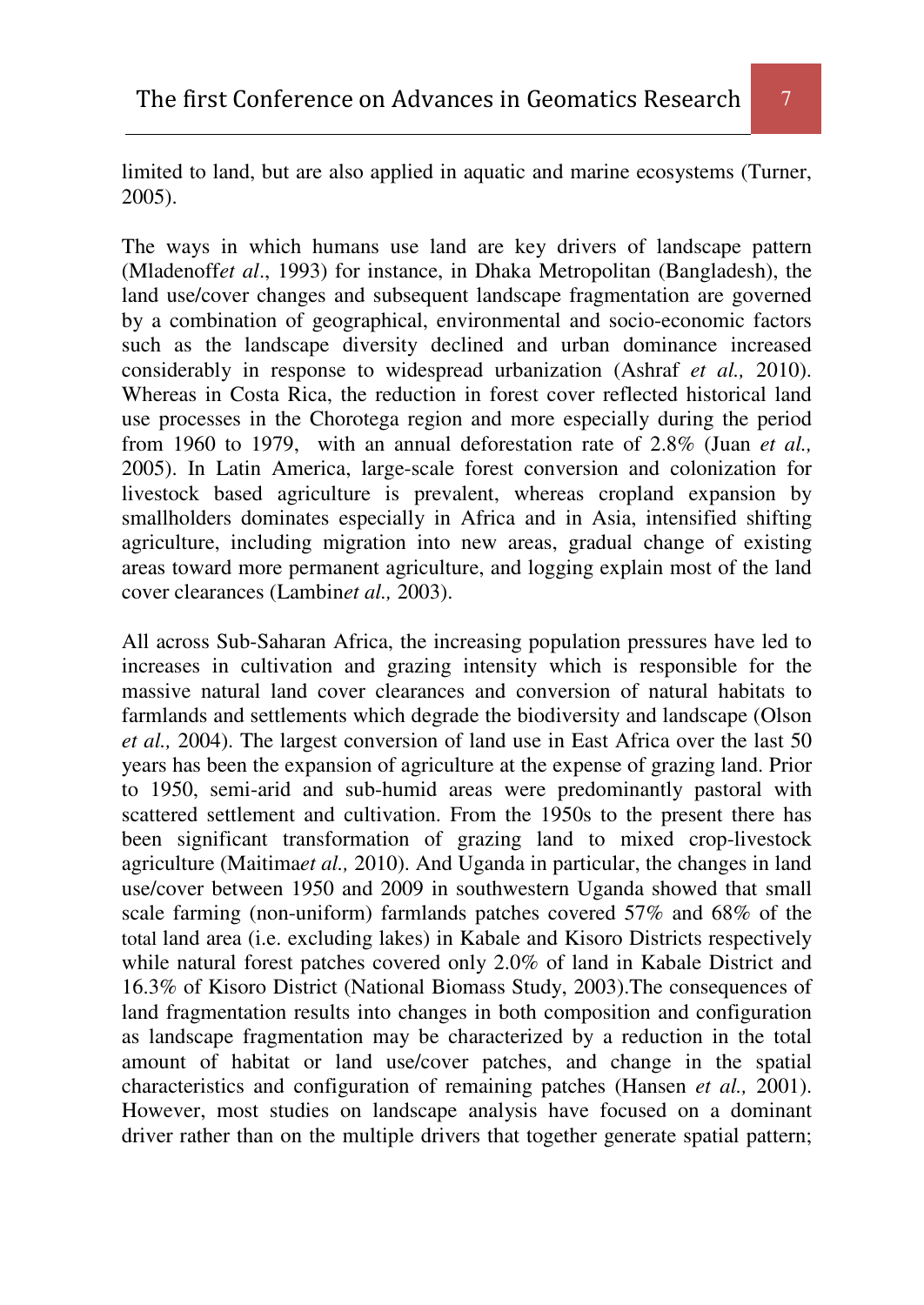interactions among the varied drivers remain poorly understood, in part because they are not well documented (Turner, 2005).

Therefore, assessing the landscape composition and structure of River Sio was critical in understanding landscape dynamics and metrics which are not well documented. These are significant in quantifying the spatial diversity of landscape patches and land fragmentation and degradation characterization. The findings will also form a basis for monitoring changes in marginal areas for catchment conservation planning and evaluation of anthropogenic activities in the catchment.

#### **2. Materials and Methods**

#### **2.1 Description of the study area**

The study was carried out in River Sio catchment which is shared between Uganda and Kenya. The catchment is well endowed with both renewable and non-renewable resources. These include; minerals, forests, wetlands, soils, biodiversity, water resources and a good climate among others. Over 85% of the population is engaged in Agriculture (subsistence farming) as a major source of income as well as livelihood/subsistence. Agriculture is largely rain fed and production entirely depends on the use of crude implements (NBS, 2003).

#### **2.2 Landscape composition and structure characterization**

To characterize the Sio catchment landscape composition and structure, the study used ortho-rectified Landsat images of 2004 and 2009 (30m). These were processed using Idrisi 32 software for classification procedures. A hybrid unsupervised and supervised classification approaches were adopted for quantitative information extraction from the images, following a land use/cover classification system developed by the National Biomass Study (2003) for Uganda in the description of land use/cover landscape patches (small scale farming, woodlands, wetlands and bushlands). The classified images were analyzed using an ArcGIS 9.3 based Patch Analyst extension to assess the landscape structure and composition of Sio catchment. In analyzing the landscape composition and structure, the study followed an approach proposed by McGarigal and Marks (1994) in regards to quantifying the landscape structure at both landscape and class level. At the landscape level, Shannon's Diversity Index (SDI), Shannon's Evenness Index (SEI), Mean Patch Size (MPS), Mean Perimeter-Area Ratio (MPAR), Number of Patches (NumP), Landscape Area (TLA), and Class area (CA) were considered to determine both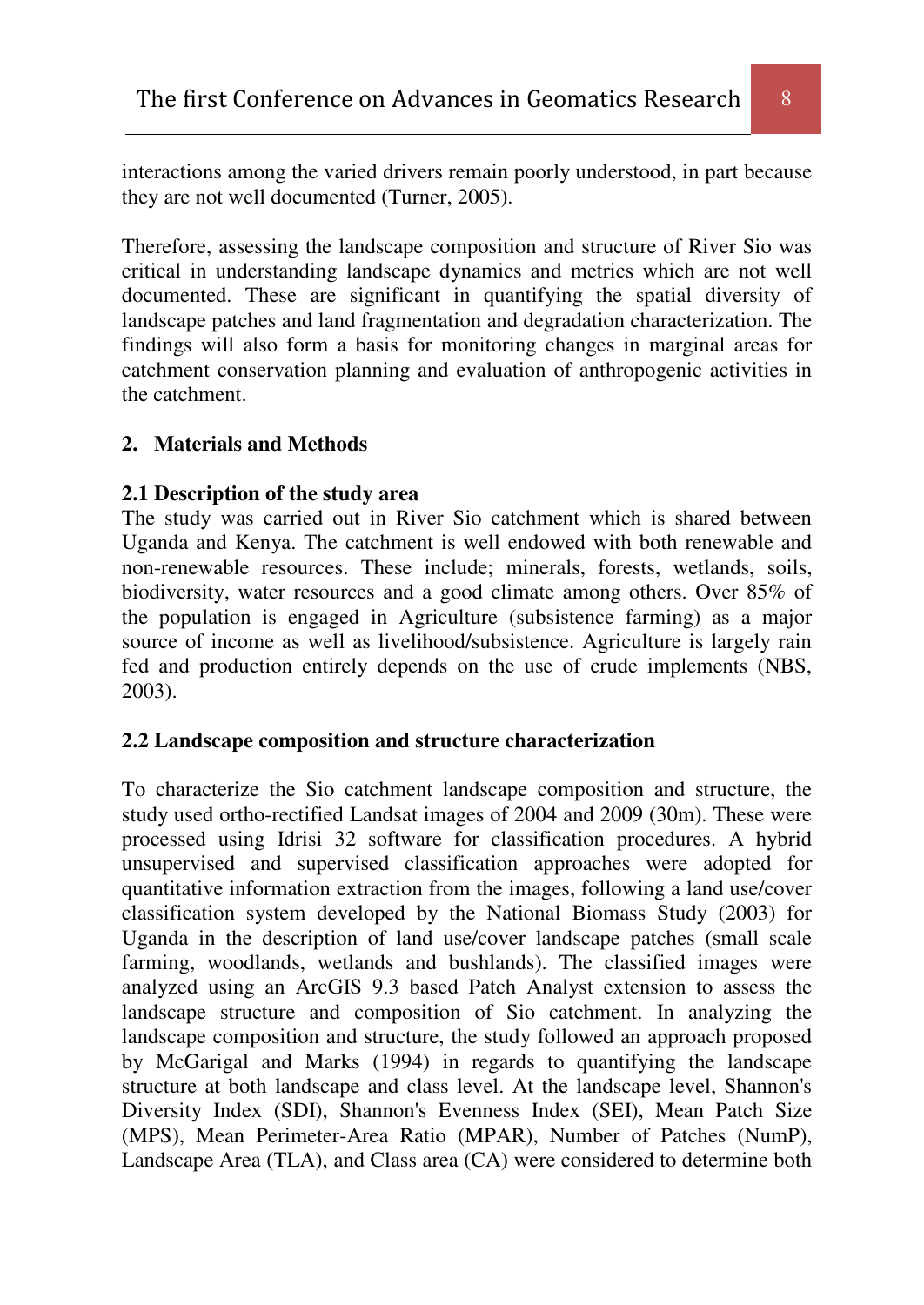diversity and patch abundance and distribution whereas at class level, Mean Patch Size (MPS), Mean Perimeter-Area Ratio (MPAR), Number of Patches (NumP) and Class area (CA) were measured.

## **3. Results and Discussions**

| <b>Indices</b>                      | Year                                |               |          |                  |
|-------------------------------------|-------------------------------------|---------------|----------|------------------|
| Landscape level analysis            | 2004                                |               | 2009     |                  |
| Shannon's Diversity Index (SDI)     | 0.2                                 |               | 2.0      |                  |
| Shannon's Evenness Index (SEI)      | 0.1                                 |               | 0.9      |                  |
| Mean Patch Size (MPS)               | 21.2                                |               | 0.4      |                  |
| Mean Perimeter-Area Ratio<br>(MPAR) | 1381                                |               | 1259     |                  |
| Number of Patches (NumP)            | 21563                               | 41355         |          |                  |
| Landscape Area (TLA)                | 4565965 (ha)                        | 145013.2 (ha) |          |                  |
| Class area (CA)                     | 4565965 (ha)<br>145013.2 (ha)       |               |          |                  |
|                                     |                                     |               |          |                  |
| <b>Class level analysis</b>         | Land use/cover types (ha) year 2004 |               |          |                  |
| <b>Indices</b>                      | Woodlands                           | Farming       | Wetlands | <b>Bushlands</b> |
| Mean Patch Size (MPS)               | 0.2                                 | 0.3           | 1.0      | 1.0              |
| Mean Perimeter-Area Ratio<br>(MPAR) | 1451                                | 1414          | 1369     | 1335             |
| Number of Patches (NumP)            | 29575                               | 53519         | 65969    | 66535            |
| Class area (CA)                     | 4973                                | 13852         | 67008    | 59170            |
|                                     |                                     |               |          |                  |
| <b>Class level analysis</b>         | Land use/cover types (ha) year 2009 |               |          |                  |
| <b>Indices</b>                      | Woodlands                           | Farming       | Wetlands | <b>Bushlands</b> |
| Mean Patch Size (MPS)               | 0.2                                 | 0.3           | 0.3      | 0.3              |
| Mean Perimeter-Area Ratio<br>(MPAR) | 1315                                | 1224          | 1241     | 1252             |
| Number of Patches (NumP)            | 10722                               | 10001         | 94640    | 11105            |
| Class area (CA)                     | 17335                               | 27775         | 33083    | 36816            |
|                                     |                                     |               |          |                  |

**Table 1:** Shows the landscape metrics of River Sio catchment

At the landscape level, the sum of all land use/cover patches in River Sio catchment landscape was relatively high in 2004 with 97% compared to 3% in year 2009. The high sum of all patches in 2004 was due to the cohesiveness of areas covered by mainly natural land cover coupled with low population growth densities as compared to 2009 were the landscape had been fragmented to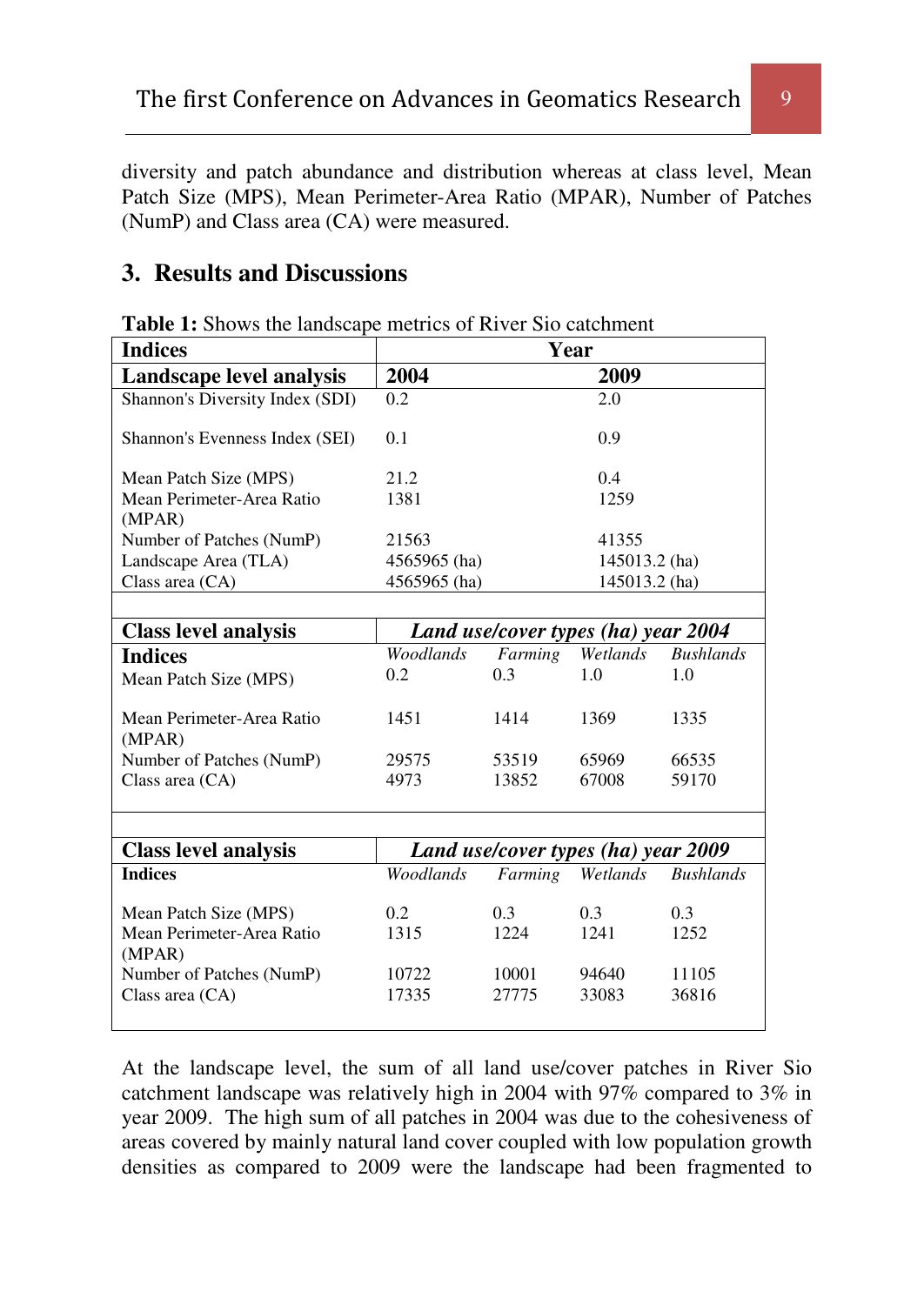create cultivatable land. This was noted by FAO (2001) that the highest rates of natural land cover patch clearances occurred in areas with large growing populations such as the Lake Victoria basin area. The total number of landscape patches was relatively higher in 2009 with 66% than in 2004 with 34%. By 2009, the landscape had been subjected to intensive land fragmentation practices in the interest of creating more cultivatable fields for crop production. This reduced the areas covered by natural land cover patches at the expense of increasing agricultural patches. This is also similar with the findings made by Magunda*et al.,* (1998), Olson *et al.,* (2004), Bamutaze*et al.,* (2008) and Barasa*et al* (2011) in the Lake Victoria basin. However, it disagrees with the findings of Odada*et al.,* (2006) who argued that increased land fragmentation activities not only lead to land cover clearances but also lead to increased resource-use efficiency.

The increased land cover patch clearances for agricultural activities are responsible for the landscape shape complexities and numerous patch sizes which reduced from 1,381ha, 21.2ha in year 2004 to1,259ha, 0.4ha in 2009. The Shannon's Diversity Index showed that there were relatively fewer patch types (0.2) in 2004 compared to year 2009 where the numbers of patch types increased (2.0). Still at landscape level, the Shannon's Evenness Index showed that there was a relatively low distribution and abundance of patches in 2004 compared to 2009 were the distribution was higher. The fewer patches in 2004 were due to a higher land cover patch coverage compared to the scattered and integrated with agricultural patches in 2009.

Meanwhile, at class level, in 2004 wetland and bushland patches reduced from 46%, 40% to 28% and 32% in year 2009 with total patch area and individual numbers of patches in each class compared to small scale farming and woodlands patches which increased from 10%, 3.4% in 2004 to 24.2%, and 15.1% in year 2009 respectively. The patterns of land use/cover in the Lake Victoria basin are highly determined by variations of rainfall amounts and soil characteristics and these are entirely responsible for the conversion of primary land cover to cultivation practices replacing natural land cover with crops either planted as mixed cropping or planted and maintained as monoculture (Maitima*et al*., 2010).

The woodlands (1451ha) and small scale farming (1414ha) patch shape complexities were relatively large in 2004 compared to wetlands (1369ha) and bushland (1335ha) patches which were small while in 2009, the woodlands (1315ha) and bushlands (1252ha) had the biggest shape complexities than small scale farming (1224ha) and wetlands (1241ha) which had small complexities.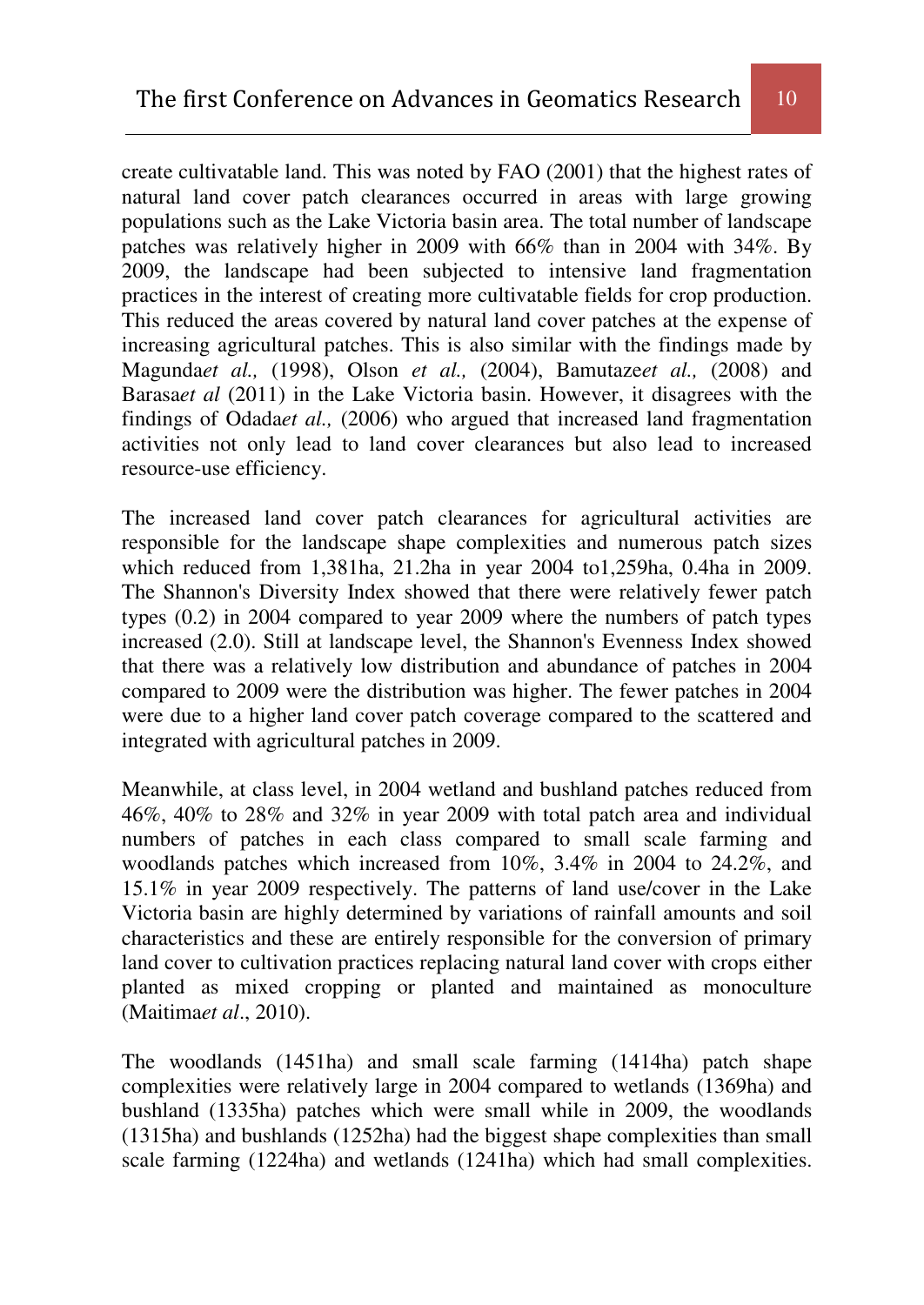The large shape complexities in 2009 indicated higher human influences such as agricultural activities, charcoal burning and increased livestock grazing which shaped the landscape patterns. This was also attributed to increased land cover clearances which were responsible for dispersed land cover patches producing distinctive landscape patterns with high patch, edge density and shape complexities. This is similar to the findings of Turner (2005) who noted that the interactions between landownership and landscape position have emerged as strong determinants of land use/cover patterns and changes (Turner, 2005). Intensive agricultural activities and land cover clearances for firewood are the main landscape shaping activities.

The reduction in wetlands and bushlands noted is similar to the results of Elliott *et al.,* (2006) who argued that the principal patterns of landscape feature change in Zimbabwe in the course of resettlement have been an increase in cultivation land uses and a reduction in more 'natural' systems such as woodlands and woodland landscape classes, the actual dynamics of change need to be understood as varied and complex. This was also reported by Sivrikaya*et al.,* (2007) that habitat fragmentation and land cover clearances have been recognized as a major threat to ecosystems worldwide. However, Armenteras*et al.,* (2003) argued that the ecological consequences of fragmentation may differ depending on the patterns or spatial configuration imposed on a landscape and how it varies both temporally and spatially.

# **4. Conclusion**

At the landscape level, the sum of all land use/cover patches in River Sio catchment landscape was relatively high in 2004 by 97% compared to 3% in year 2009. From the landscape ecology perspective, our results indicated a very fragmented landscape. The fragmentation was due to majorly human influences.

# **Acknowledgement**

We thank the entire research team for time rendered while carrying out this study in River Sio catchment. This research was entirely funded by the Inter University Council of East Africa.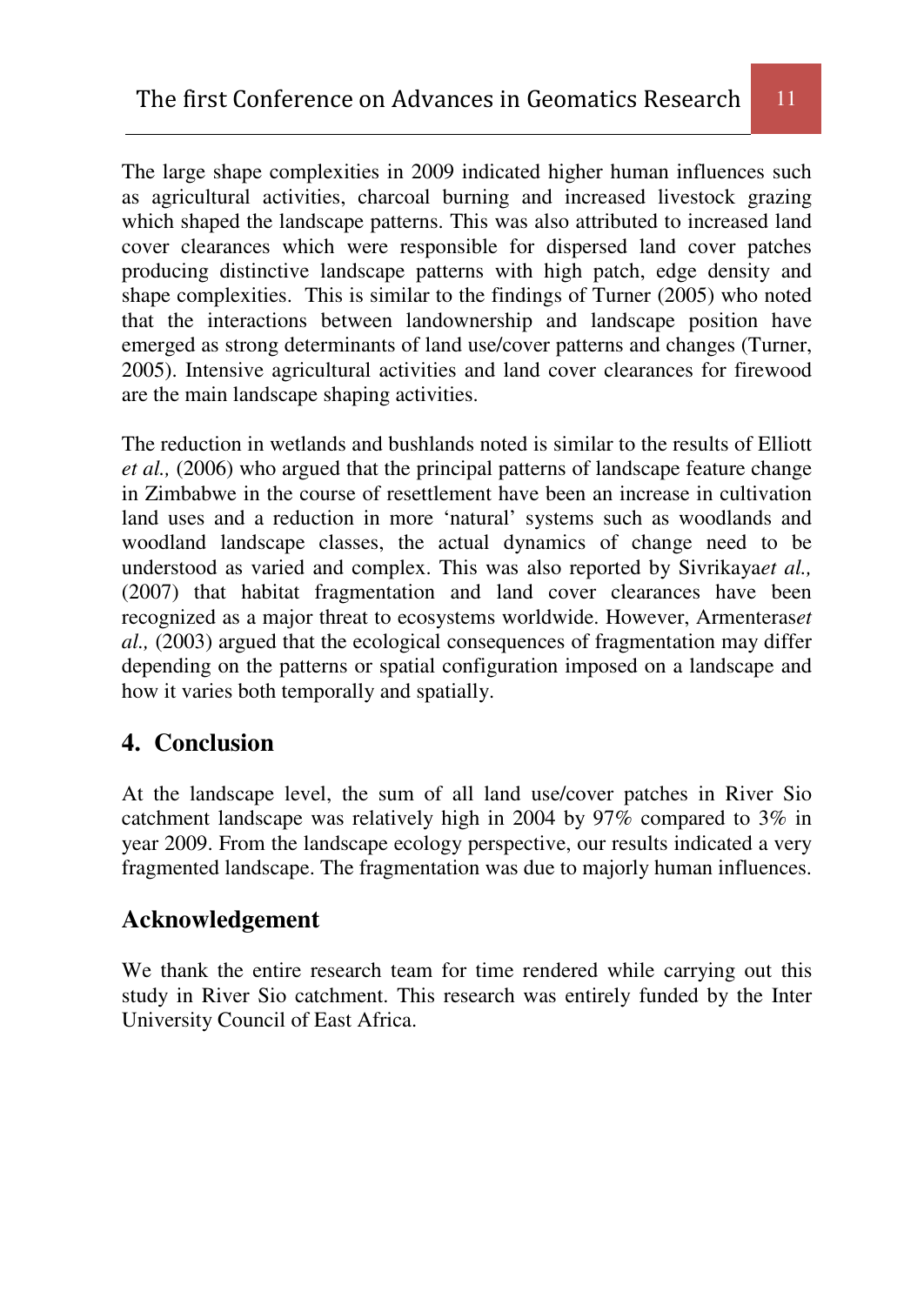## **References**

- Armenteras, D., Gast, F., Villareal, H., (2003). Andean forest fragmentation and the representativeness of protected natural areas in the eastern Andes, Colombia.*Biological Conservation* 113: 245–256.
- Ashraf, M.D., Yasushi, Y., and Ziaur, R., (2010). Dynamics of land use/cover changes and the analysis of landscape fragmentation in Dhaka Metropolitan, Bangladesh. *Geojournal.* DOI: 10.1007/s10708-010-9399 xOnline
- Barasa. B., G.J. Majaliwa., S. Lwasa., J. Obando., Y. Bamutaze., Y (2011). Magnitude and Transition Potential of land use/cover changes in the transboundary River Sio catchment using Remote Sensing and GIS.*Annals of GIS.*Vol. **17**, No.1, Pp 73–80. DOI: 10.1080/19475683.2011.558023
- Bamutaze, Y., Obando, J., and Makalle, A (2008): Integrating Geospatial Techniques in the assessment of Land use Change Impacts on Livelihoods in the Sio Sub-Catchment of the Lake Victoria Basin Report, Makerere University, Kampala Uganda.

Busia (2004), District State of Environment Report 2004.Busia District Local Government

- Coppolillo, P.B., (2000). The Landscape Ecology of Pastoral Herding: Spatial Analysis of Land Use and Livestock Production in East Africa. *Human Ecology.*Vol.28, No. 4. pp. 527-560
- Elliott, J.A., Burnside, N. G., Broomhead, T., Kinsey, B.H., and Kwesha, D., (2006).The nature and extent of landscape change under land resettlement programmes in Zimbabwe. Land *Degrad. Develop.* Vol.17: 495–508. Published by Wiley InterScience. DOI: 10.1002/ldr.732

FAO (2001).Global Forest Resources Assessment 2000. FAO Forestry Paper 140, FAO, Rome.

- Guofan Shao &Jianguo Wu (2008). On the accuracy of landscape pattern analysis using remote sensing data. *Landscape ecology*, Volume 23, Number 5, 505-511, DOI: 10.1007/s10980-008-9215-x
- Hansen, M.J, Franklin, S.E, Woudsma, C.G, Peterson, M., (2001). Caribou habitat mapping and fragmentation analysis using Landsat MSS, TM, and GIS in the North Columbia mountains, British Columbia, Canada. *Remote Sensing of Environment* Vol.77: 50–65.
- Juan, P.A., Arturo, G.S., Benoit, R., Julio, C. C., Janzen, D.H (2005). Dynamics in landscape structure and composition for the Chorotega region, Costa Rica from 1960 to 200. Agriculture, *Ecosystems and Environment* Vol.106 27–39. Published by Elsevier doi:10.1016/j.agee.2004.07.002
- Kamusoko, C., and Aniya, M., (2007).Land Use/Cover Change and Landscape Fragmentation analysis in the Bindura District, Zimbabwe.*Land Degrad.*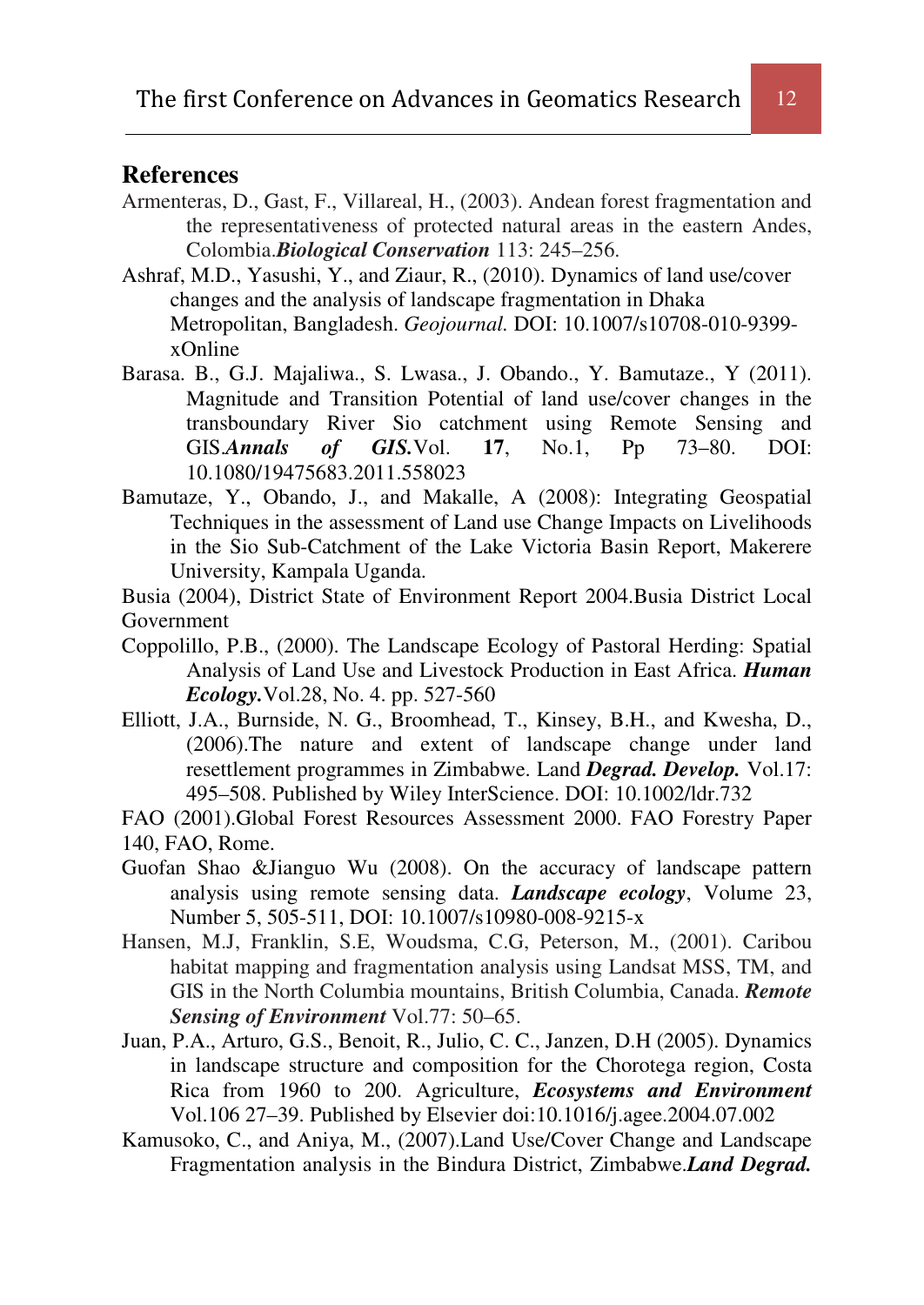*Develop*. Vol.18: 221–233. DOI: 10.1002/ldr.761 Published by Wiley **InterScience** 

- Lambin, E., Helmut, J., and Erika, L. (2003).Dynamics of Land-Use and Land-Cover Change in Tropical Regions.*Annu. Rev. Environ. Resour*. Vol. 28:205–401
- Magunda, M., Tenywa, M., Majaliwa, J., &Musiitwa, F., (1998).Soil loss and runoff from agricultural landuse systems in the Sango Bay Microcatchment of the Lake Victoria.*In: Proceedings of Soil Science Society of East Africa (SSSEA), 17th Conference.*
- Maitima, J., Robin, S., Louis, N., Amos, M., Herbert, L., Derek, P., Simon, M., Stephen, M., &Martin, D. (2004). LUCID's land use change analysis as an approach for investigating biodiversity loss and land degradation. *LUCID's working paper number 42.*
- Maitima, J.M., Olson, J.M., Mugatha, S.M., Mugisha, S., and Mutie, I.T. (2010). Land use changes, impacts and options for sustaining productivity and livelihoods in the basin of Lake Victoria. *Journal of sustainable development in Africa*.Vol. 12. ISSN: 1520-5509. Clarion University of Pennsylvania.Clarion, Pennsylvania.
- Meng, X., and Zhang, Q., (2008). Land use change pattern of analysis based on landscape ecology in Nanhai District of Foshan City. Geoinformatics 2008 and Joint Conference on GIS and Built Environment: Monitoring and Assessment of Natural Resources and Environments. Edited by Liu, Lin; Li, Xia; Liu, Kai; Zhang, Xinchang; Lao, Yong. *Proceedings of the SPIE,* Volume 7145, pp. 71452A-71452A-9. DOI: 10.1117/12.813066
- Mladenoff, D.J, Mark, A. W., John, P., and Thomas, R.C (1993). Comparing Spatial Pattern in Unaltered Old-Growth and Disturbed Forest Landscapes. *Ecological Applications.*Vol. 3, No. 2, pp. 294-306. Published by: Ecological Society of America
- National Biomass Study (2003), Technical Report Forest Department, Kampala Uganda. ISBN: 9970863002
- Odada, E.O., Olago D.O. and Ochola W., Eds (2006), Environment for Development: *An ecosystem assessment of Lake Victoria basin.*Pp 44.Published by UNEP.
- Olson, J., Misana,S., Campbell, D., Mbonile, M and Mugisha, S. (2004). A Research Framework to Identify the Root Causes of Land Use Change Leading to Land Degradation and Changing Biodiversity.
- Olson, M., Jennifer, S., David, J., Milline, M., and Sam, M (2004). The spatial patterns and root causes of land use change in East Africa*. LUCID Project working Paper 47*.International livestock Research Institute, Nairobi.
- Sivrikaya, F., Akir C, Kadiog˘ Ullari A., Keles S., BasKent E., and Terziog L. (2007). Evaluating land use/land cover changes and fragmentation in the